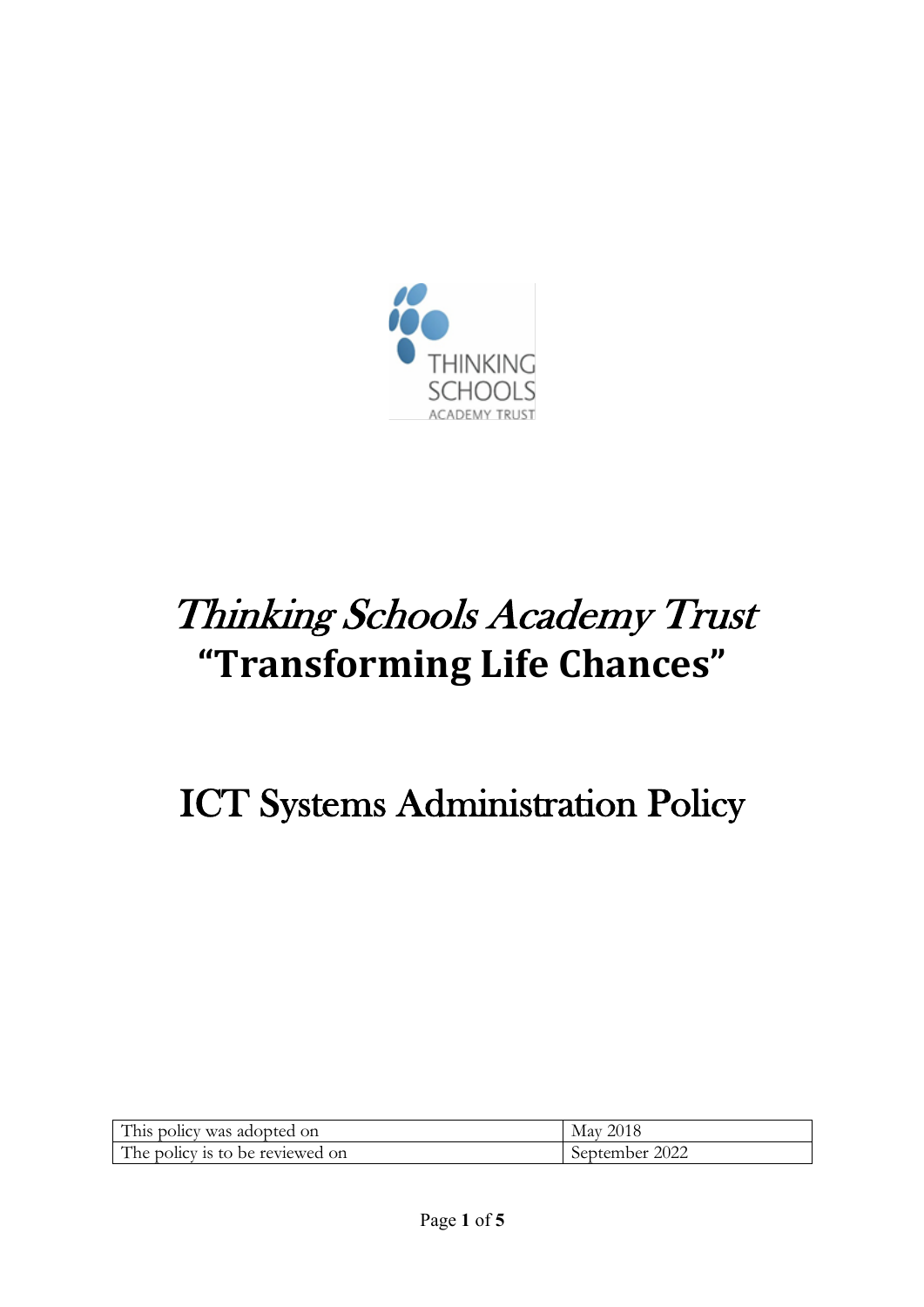#### **1. INTRODUCTION**

- 1.1 The widespread use and ownership of IT devices, systems and services requires that Trust/Academies take steps to ensure that persons with responsibility to administer and control those systems do so in a manner that is controlled, secure and respectful.
- 1.2 This policy ensures that potential issues involving the use of administrator, root and any, or all, accounts that provide administration of devices, systems or services be clearly identified and addressed, ensuring these accounts can continue to be utilised, balancing security with accessibility.

## **2. Definitions**

- 2.1 *"The Academy"* means Thinking Schools Academy Trust.
- 2.2 "ICT Facilities" means all IT devices, facilities, systems and services including, but not limited to, network infrastructure, desktop computers, laptops, tablets, phones, personal organisers, music players, software, websites, web applications or services and any device, system or service which may become available in the future which is provided as part of the ICT service.
- 2.3 *"Users"* means directors, committee members, Regional Governing Bodies, Academy Advisory Boards, staff, students, trainees, volunteers, temporary guests, and all other persons authorised by the Academy to use the ICT Facilities.
- 2.4 *"Personal use"* means any use or activity not directly related to the users' employment, study or purpose.
- 2.4 *"Authorised Personnel"* means employee(s) authorised by the Academy to perform systems administration and/or monitoring of the ICT facilities.
- 2.5 *"Least Privilege"* means providing a user account only those privileges which are essential to that user's work.
- 2.6 *"Materials"* means files and data created using the ICT facilities including but not limited to documents, photographs, audio, video, printed output, web pages, social networking sites, bulletin boards and newsgroups forums and blogs.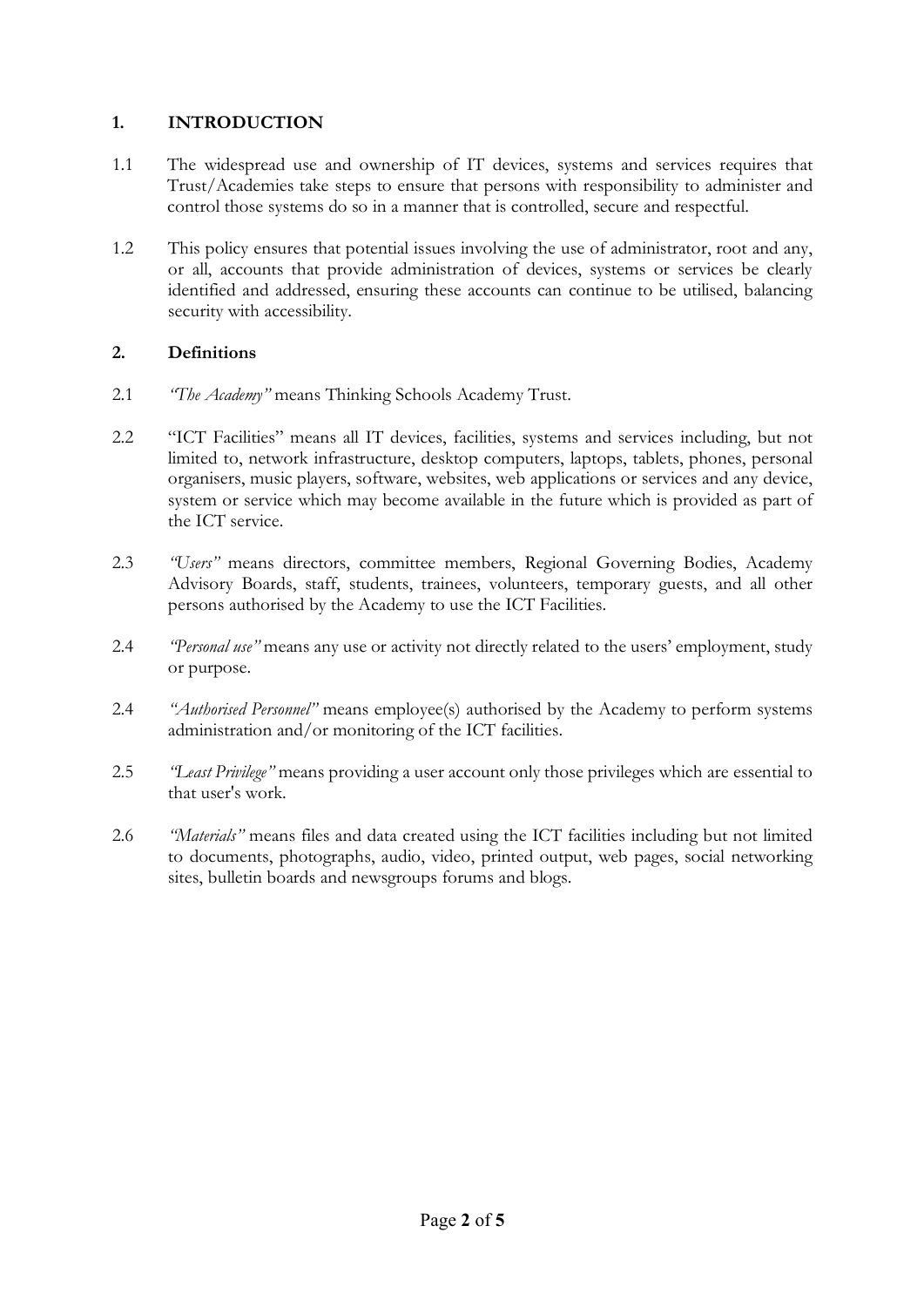### **3. Policy Statement**

- 3.1 The creation and operation of ICT Facilities require personnel to configure, manage, administer, and monitor computer and other electronic communications, hardware and software. System Administrators who configure these systems and services and monitor the performance of these systems are responsible for:
	- Setting up accounts and groups for individuals to access information and services;
	- Helping resolve problems with usernames and passwords;
	- Researching and resolving problems relating to the correct operation of the ICT Facilities;
	- Configuring systems and services to the needs of the organisation;
	- Monitoring the performance of systems and services;
	- Taking corrective action to improve performance;
	- Implementing corrections and upgrades to provide new features and enhancements; and
	- Identifying internal and external risks to the security, confidentiality, and integrity of information.
- 3.2 All ICT Facilities owned and/or leased by the Academy are the property of the Academy. The Academy will designate selected staff and agents as System Administrators and provide system authentication rights applicable to his or her terms and conditions of employment. The Academy retains the right, at any time, without notice, to withdraw with immediate effect any authentication rights set forth within this paragraph as deemed necessary by the Academy, Governing Body or other recognised legal authority.
- 3.3 System Administrators with the position of second line (2nd) engineer or higher may be granted access to Enterprise, Domain and Root authentication rights, as necessary, to undertake the installation and administration of system wide changes. Systems Administrators within positions below second line (2nd) engineer will not usually be granted Enterprise, Domain and Root authentication rights without prior authorisation from the relevant Head of IT, Data Protection Officer, Headteacher/Principal or Director.
- 3.4 System Administrators are not permitted to use Enterprise, Domain and Root authentication rights, or any other permissive access permissions or role for everyday use, and must follow the principles of Least Privilege at all times. Administration permission, access rights and accounts must only be used to perform a specific task or function for which the permission or access was granted.
- 3.5 All staff within the IT support teams and/or agents on behalf of the Academy will be delegated authentication rights and permissions for the specific ICT Facilities, as deemed necessary by the Academy in order to perform the responsibilities of his or her post as defined within the terms and conditions of employment, on the basis of Least Privilege.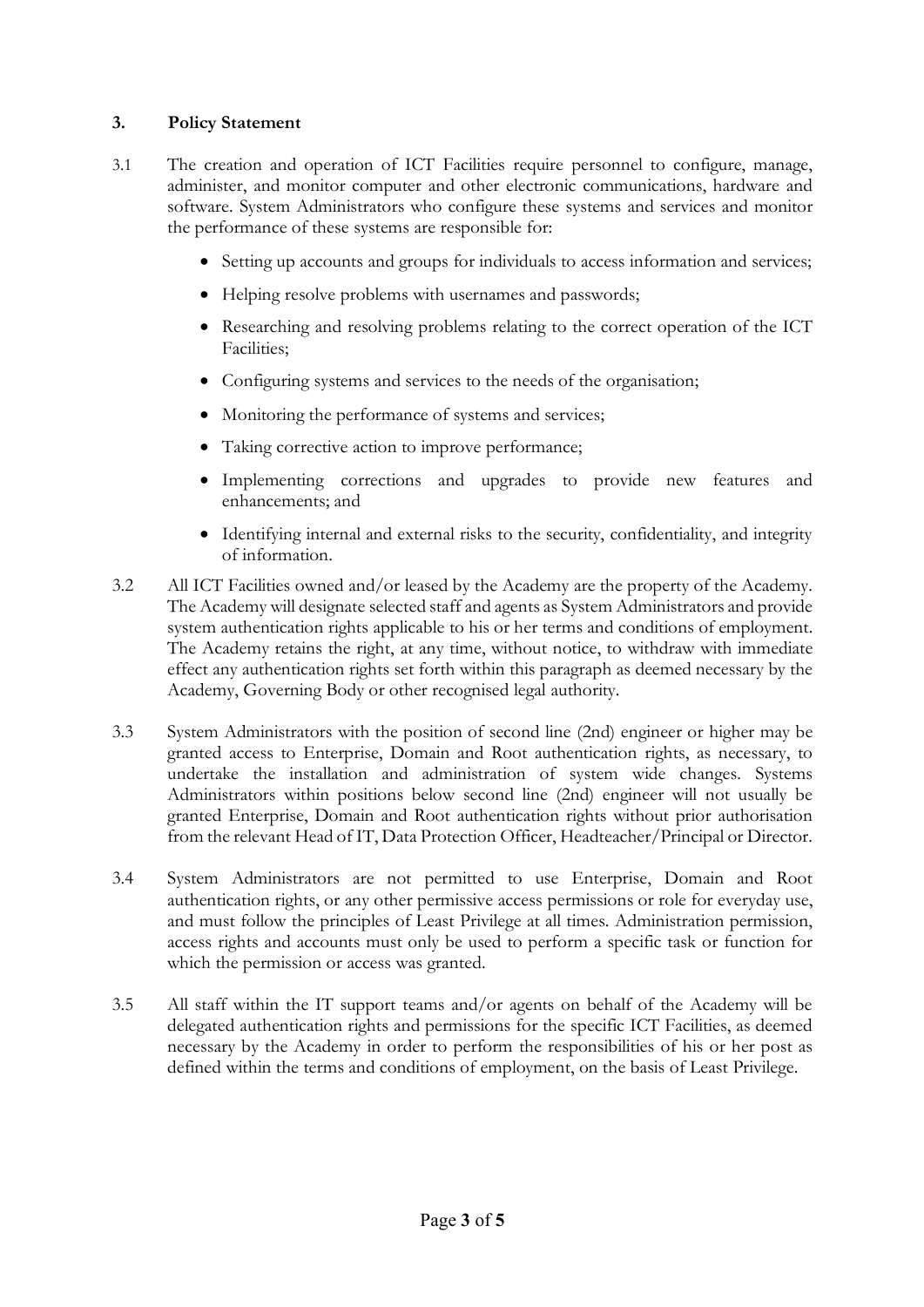#### **4. Account Access and Monitoring**

- 4.1 As set forth in the ICT Acceptable Use and ICT Monitoring policies, The Academy may monitor the usage of any or all IT Facilitates and has access to reports on any internet sites that have been visited. This is irrespective of whether it is for Academy or personal use. System Administrators must ensure that all monitoring and account access requests follows the procedures defined within the ICT Acceptable Use and ICT Monitoring policies.
- 4.2 Personnel authorised to monitor IT systems and services must:
	- Respect the privacy of others;
	- Not use or disclose information realised in the process of administering or monitoring the ICT facilities for purposes other than those for which the process was approved;
	- Safeguard information collected in the administration or monitoring process; and
	- Destroy information collected in the administration or monitoring process when it is no longer required.
- 4.3 Authorised Personnel shall not access, read, listen to or otherwise view the contents of any data, files or records of any other person or system, unless required to access the contents in order to perform the responsibilities as set forth within Academy policies and the responsibilities of their terms and conditions of employment.
- 4.4 If, in the course of performing their responsibilities, Authorised Personnel encounters evidence that an individual is not using the ICT Facilities in a lawful and ethical manner as outlined in the Academy policies, and/or is breaching the confidentiality of ICT Facilities, any potential misuse identified must be reported to the Head of IT & Operations or Data Protection Officer, for advice on the preservation of evidence should be sought before proceeding. Any misuse may result in disciplinary or legal action.

#### 5**. Monitoring & Review**

5.1 This policy will be reviewed every 4 years and may be subject to change.